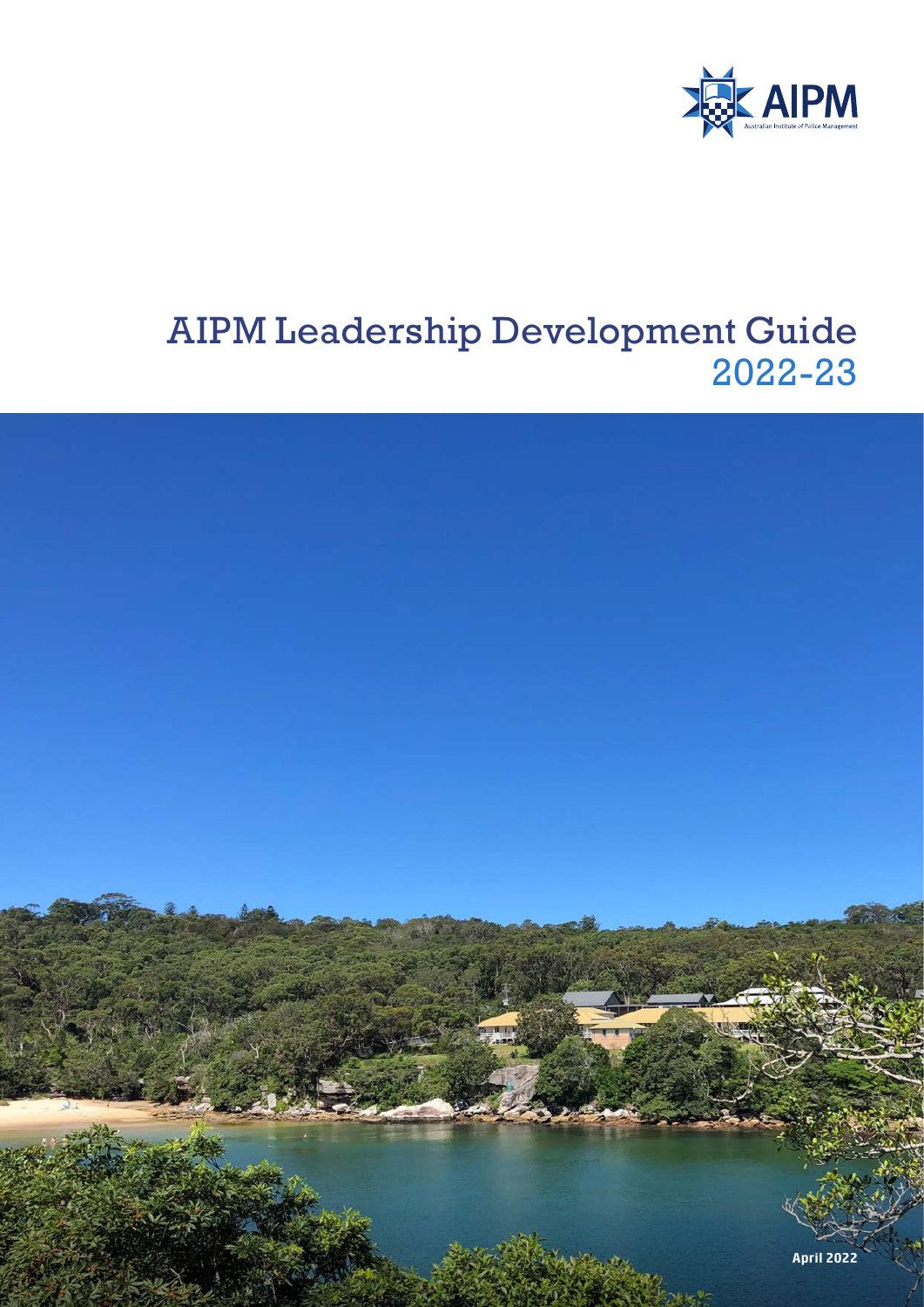The AIPM Leadership Development Guide 2022-23 enables purposeful investment decisions to support the development of leadership as a strategic organisational capability. The AIPM delivers contextually relevant executive leadership development strategies for public safety organisations.

In April 2019, the AIPM Board of Control endorsed the Future Directions plan for the AIPM. Future Directions enabled the development of a new Memorandum of Agreement between the AIPM and ANZ Police.

The MoA supports a stronger collaborative approach to content and design of AIPM leadership strategies and increased flexibility and choice for ANZ Police.

To achieve the intent of Future Directions, the AIPM developed a new Executive Leadership Suite, rebuilt the annual delivery schedule and reexamined the costings of our activities.

Before Future Directions could be fully executed however the AIPM was significantly disrupted by the COVID crisis, pausing the implementation of many programs. That disruption however challenged us to find innovative ways to deliver leadership development and value to our key stakeholders and clients.

Consequently we developed new skills, methods and agility, enabling us to lean into a range of leading-edge activities. This has led to a blend of on-line, regionally delivered and residential program offerings that cater to the learning preferences of all our participants.

This guide and the suite of leadership development programs it offers represents the merging of Future Directions with the positive consequences of COVID disruption. The result is a new and exciting AIPM, able to blend its residential heart with newly discovered ways of learning, ultimately bringing to life Future Directions in ways not before thought possible.

The guide includes the 22/23 calendar, prices, rank / level participant guide, short descriptions and participant journey maps. In creating this guide we have sought to make the AIPM development strategies more transparent as we actively encourage partnership, alignment and collaboration with each of the ANZ Police organisations.

The participant journey maps indicate the importance of visiting fellows, mentors and AIPM alumni in our executive leadership strategies. Along with jurisdictional subject matter experts, they provide unique value in contextualising the complexity of policing and public safety across multiple jurisdictions. Our visiting fellows and mentors provide tacit professional knowledge, experience and perspective to complement research, theories and development approaches. Importantly, our visiting fellows provide the close learning support essential for keeping the AIPM a trusted and psychologically safe learning environment.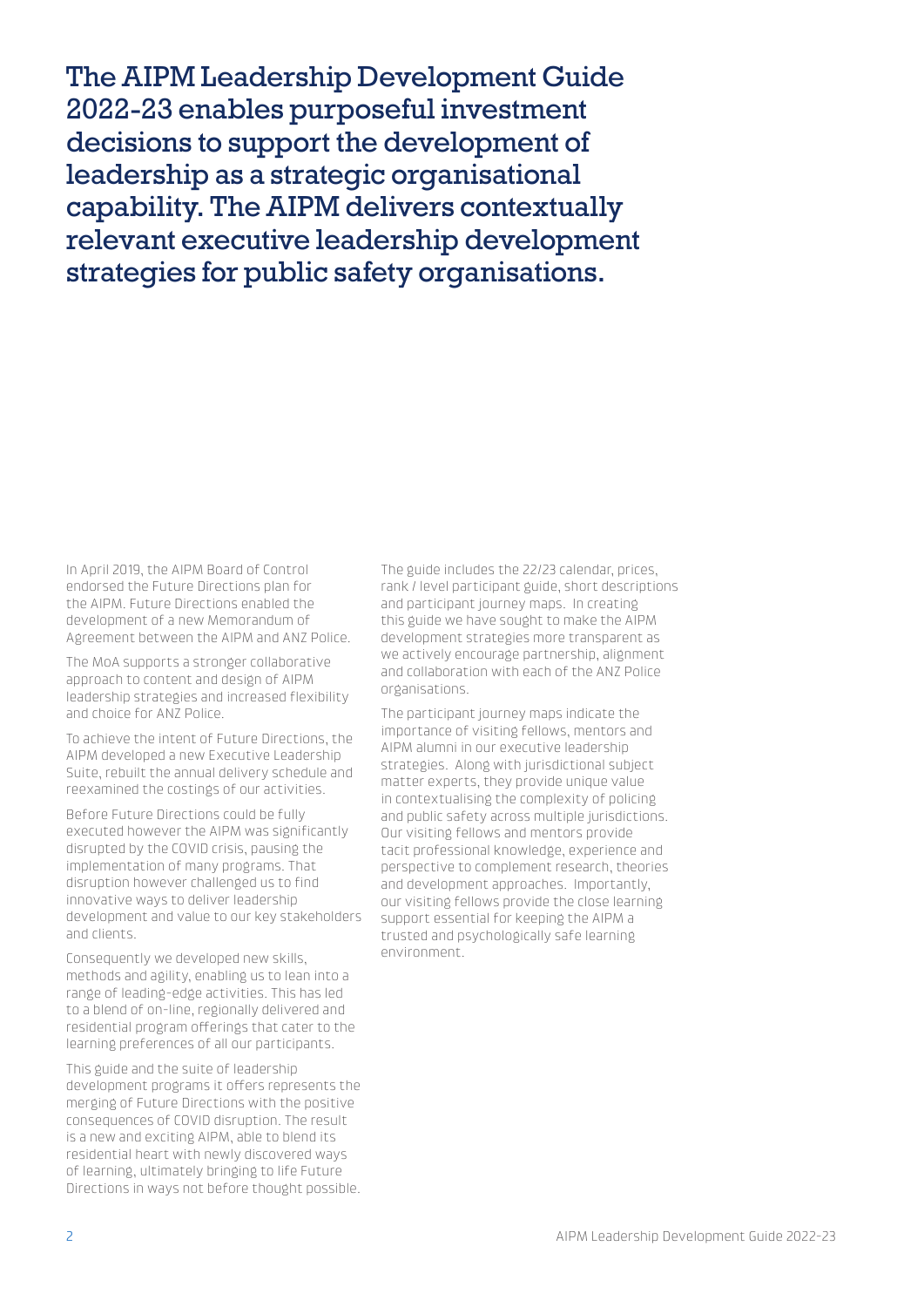# **Contents**

| AIPM Calendar 2022-23              | $\overline{a}$ |
|------------------------------------|----------------|
| Executive Development Strategy 1   | 6              |
| Executive Development Strategy 2   | $\overline{7}$ |
| Executive Development Strategy 3   | 8              |
| Graduate Diploma                   | 10             |
| Graduate Certificate               | 11             |
| Balance: Leading for Inclusion     | 12             |
| Frontline: Leading for Performance | 14             |
| Facilitate: Leading for Learning   | 15             |
|                                    |                |

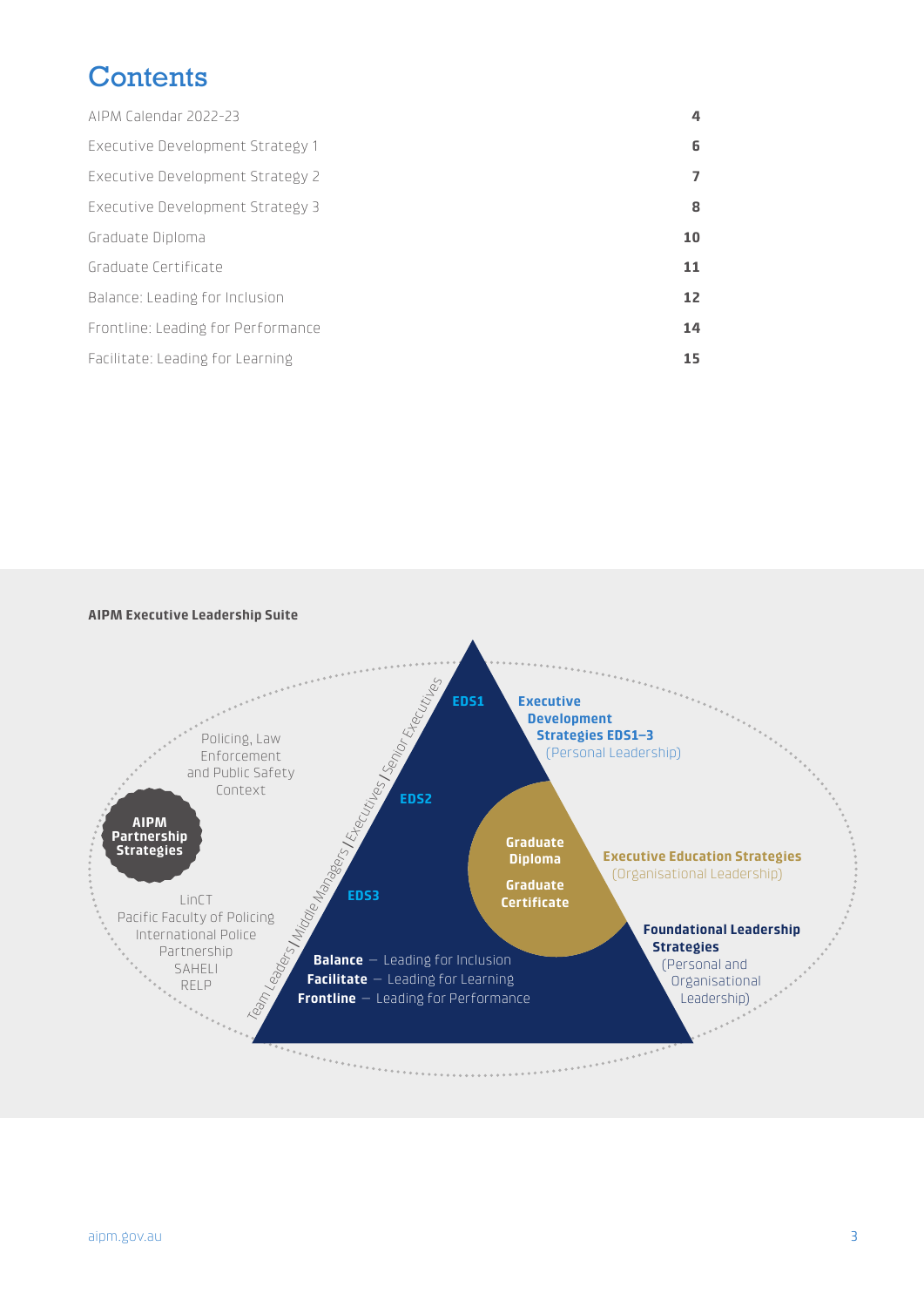# AIPM Calendar 2022-23

# 2022

# **First semester**

## **July**

**Executive Development Strategy 2 Residential 1** 18-22 July 2022

**Executive Development Strategy 3 - 1** 25-29 July 2022

**September Executive Development Strategy 3 - 2** 5-9 September 2022

**October**

**Executive Development Strategy 2 Residential 2** 17-21 October 2022

**Executive Development Strategy 3 - 3** 31 October- 4 November 2022

## **November**

**Frontline - 1 Residential** 14-18 November 2022

**Balance - 1 Residential** 20-25 November 2022

## **December**

**Jurisdictions reservations for 2023-24 due** 1 December 2022

**Graduate Certificate - 1 Residential** 5-16 December 2022

## 2023

# **Second semester**

## **February**

**Facilitate** 6-7 February 2023

**Executive Development Strategy 3 - 4** 20 – 24 February 2023

**Executive Development Strategy 2 Residential 3** 27 February - 1 March 2023

## **March**

**Frontline - 2** 6-10 March 2023

**Balance 2 Online Intensive** 6-10 March 2023

**Executive Development Strategy 3 - 5** 13-17 March 2023

## **May**

**Participant Nominations for 2023-24 Semester 1 due** 1 May 2023

**Balance - 1 Residential** 30 April - 5 May 2023

**Executive Development Strategy 3 - 6** 8-12 May 2023

**Graduate Diploma Residential** 15-26 May 2023

## **June**

**Graduate Certificate - 3 Residential** 19-30 June 2023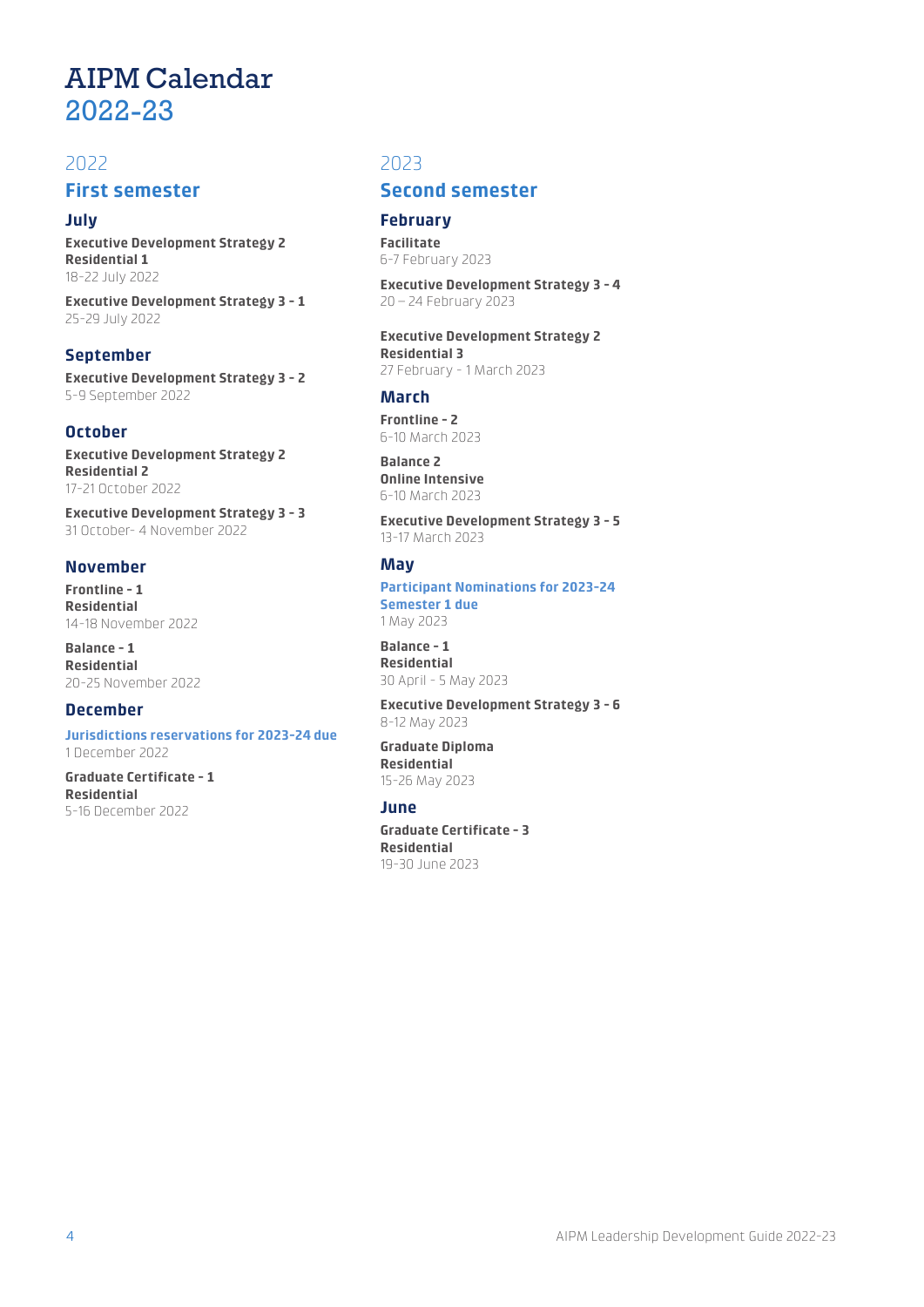|                                                                           | <b>MoA</b> | APS6<br><b>Team Leader</b><br><b>Sergeant</b><br><b>Snr Sergeant</b> | <b>Executive</b><br>Level 1<br>Inspector | <b>Executive</b><br><b>Level 2</b><br><b>Superintendent</b> | <b>SES Band 1</b><br><b>Commander</b><br><b>Chief</b><br><b>Superintendent</b> | <b>SES Band 2</b><br><b>Assistant</b><br><b>Commissioner</b> | <b>SES Band 3</b><br><b>Deputy</b><br><b>Commissioner</b> |  |  |
|---------------------------------------------------------------------------|------------|----------------------------------------------------------------------|------------------------------------------|-------------------------------------------------------------|--------------------------------------------------------------------------------|--------------------------------------------------------------|-----------------------------------------------------------|--|--|
| <b>Executive Development Strategies (EDS)</b>                             |            |                                                                      |                                          |                                                             |                                                                                |                                                              |                                                           |  |  |
| EDS1                                                                      | Υ          |                                                                      |                                          |                                                             |                                                                                |                                                              |                                                           |  |  |
| EDS2                                                                      | Υ          |                                                                      |                                          |                                                             |                                                                                |                                                              |                                                           |  |  |
| EDS3                                                                      | Y          |                                                                      |                                          |                                                             |                                                                                |                                                              |                                                           |  |  |
|                                                                           |            | <b>Executive Education Strategies (EES)</b>                          |                                          |                                                             |                                                                                |                                                              |                                                           |  |  |
| Graduate<br>Diploma                                                       | Υ          |                                                                      |                                          |                                                             |                                                                                |                                                              |                                                           |  |  |
| Graduate<br>Certificate                                                   | Υ          |                                                                      |                                          |                                                             |                                                                                |                                                              |                                                           |  |  |
|                                                                           |            | <b>Foundational Leadership Strategies (FLS)</b>                      |                                          |                                                             |                                                                                |                                                              |                                                           |  |  |
| Balance:<br>Leading for<br>Inclusion                                      | Υ          |                                                                      |                                          |                                                             |                                                                                |                                                              |                                                           |  |  |
| Frontline:<br>Leading for<br>Performance                                  | Υ          |                                                                      |                                          |                                                             |                                                                                |                                                              |                                                           |  |  |
| Facilitate:<br>Leading for<br>Learning                                    | Y          |                                                                      |                                          |                                                             |                                                                                |                                                              |                                                           |  |  |
| <b>Partnership Strategies (PS)</b>                                        |            |                                                                      |                                          |                                                             |                                                                                |                                                              |                                                           |  |  |
| Pacific Faculty<br>of Policing                                            |            |                                                                      |                                          |                                                             |                                                                                |                                                              |                                                           |  |  |
| LinCT:<br>Leadership<br>in Counter<br>Terrorism                           | Υ          |                                                                      |                                          |                                                             |                                                                                |                                                              |                                                           |  |  |
| ${\sf AFAC}$<br>Strategic<br>Command<br>Program                           | N          |                                                                      |                                          |                                                             |                                                                                |                                                              |                                                           |  |  |
| JCLEC: RELP                                                               | N          |                                                                      |                                          |                                                             |                                                                                |                                                              |                                                           |  |  |
| SAHELI:<br>Security<br>and Health<br>Executive<br>Leadership<br>Institute | N          |                                                                      |                                          |                                                             |                                                                                |                                                              |                                                           |  |  |
| International<br>Police<br>Partnerships                                   | N          |                                                                      |                                          |                                                             |                                                                                |                                                              |                                                           |  |  |
| Executive<br>Team<br>Facilitation                                         | ${\sf N}$  |                                                                      |                                          |                                                             |                                                                                |                                                              |                                                           |  |  |
| Executive<br>Coaching                                                     | ${\sf N}$  |                                                                      |                                          |                                                             |                                                                                |                                                              |                                                           |  |  |

.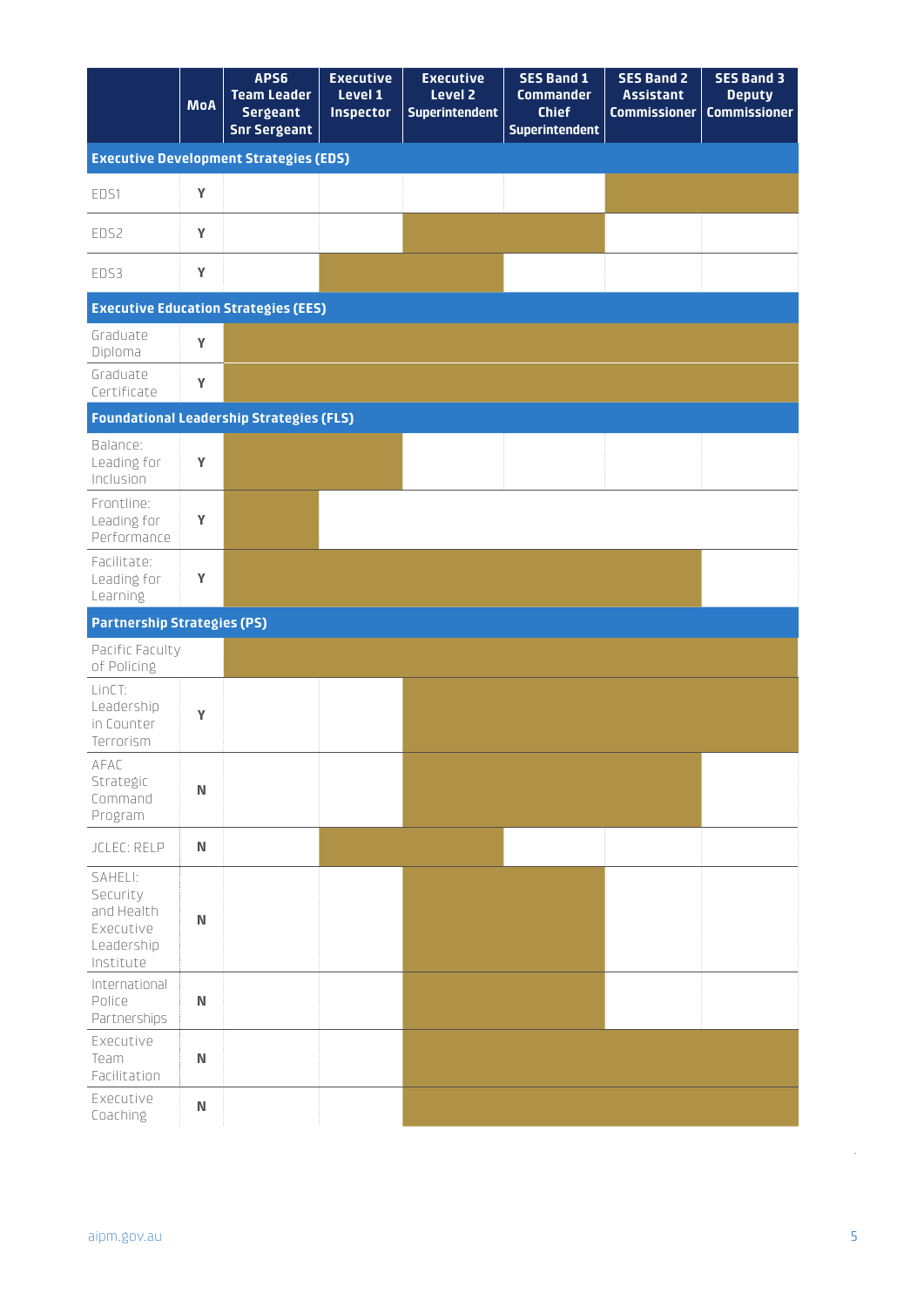# Executive Development Strategy 1

AIPM EDS1 strengthens the leadership capability of senior executives in policing and public safety for ensuring all-of-organisation performance. EDS1 also builds the leadership capacity for future ready organisations, ensuring ongoing performance, confidence and trust for tomorrow.

AIPM EDS1 is overtly preparatory in supporting the readiness of senior executive officers to succeed in the challenges of the principal leadership role as Commissioner or Chief Executive Officers.

Through peer-based learning, facilitated discussions, coaching and organisational support, participants explore different approaches for success and leadership through the complexity of multiple internal, cross-agency and crossboundary perspectives.



Price \$18,900 (ANZ Police) \$20,790 (Multi-Agency)

#### Who should attend?

Senior executive officers with the capability and desire to take up Commissioner or CEO roles.

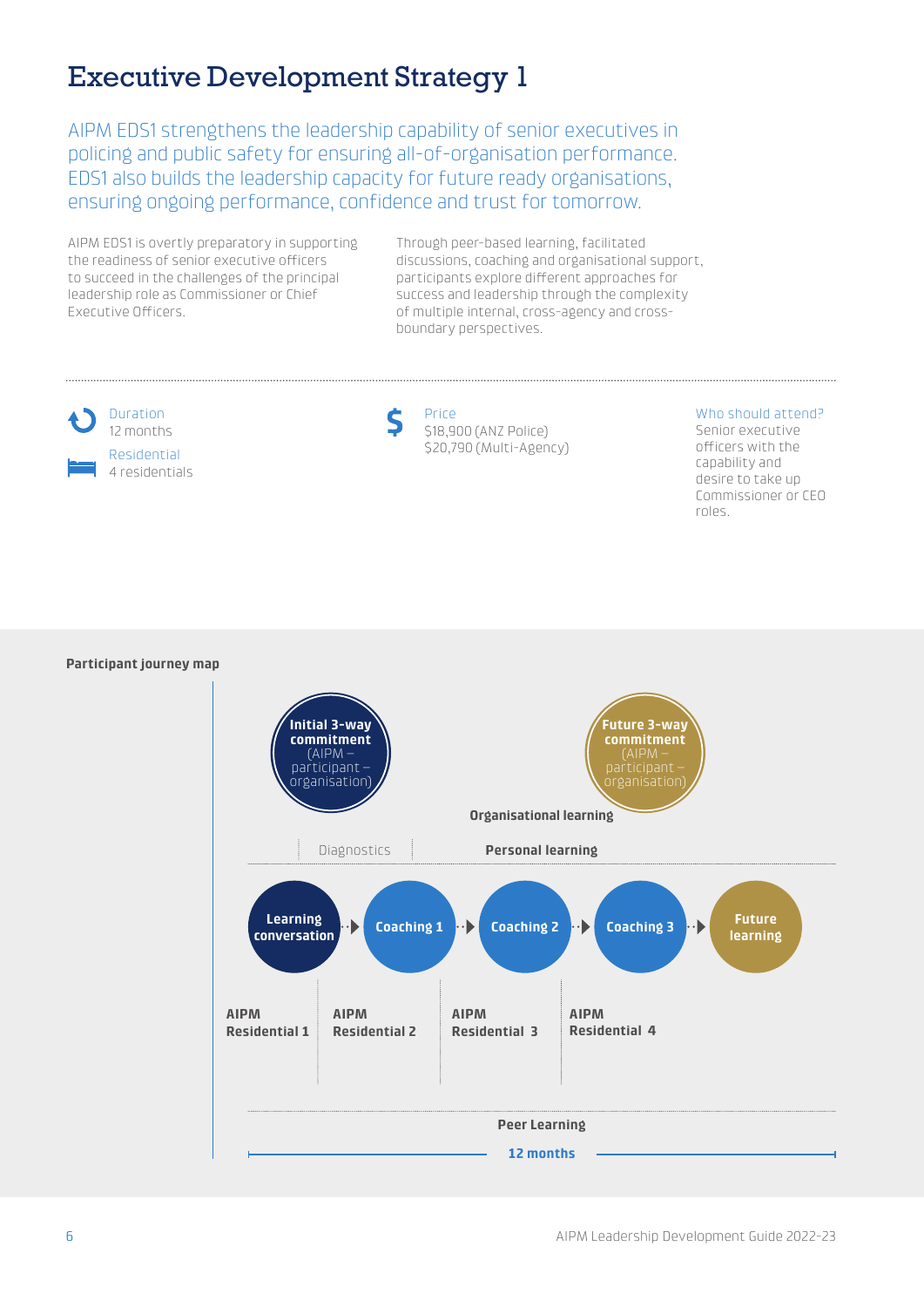# Executive Development Strategy 2

AIPM EDS2 enhances the capabilities of participants to work more effectively with their senior executive team. EDS2 will sharpen their ability to make better decisions for organisational alignment and strategy and support their role in technological, cultural and operational renewal.

AIPM EDS2 builds on the effectiveness of the ANZPLS2. EDS2 offers a broader range of development strategies including organisational engagement and personal coaching to complement peer-based learning and AIPM facilitation.

ς

EDS2 prepares executives for the challenges of leading across the organisation and across agencies. Participants explore the changing leadership expectations, especially for police knowledge, wellness, diversity, collaboration, accountability, technical expertise and political nous, from the business area to the organisational level. 



**Start date** Week Comm. 18 Apr 22

Duration 8 months

Residential 3 residentials Price \$16,900 (ANZ Police) \$18,590 (Multi-Agency)

## Who should attend? Executive level

officers with the capability and desire to take up senior executive roles.

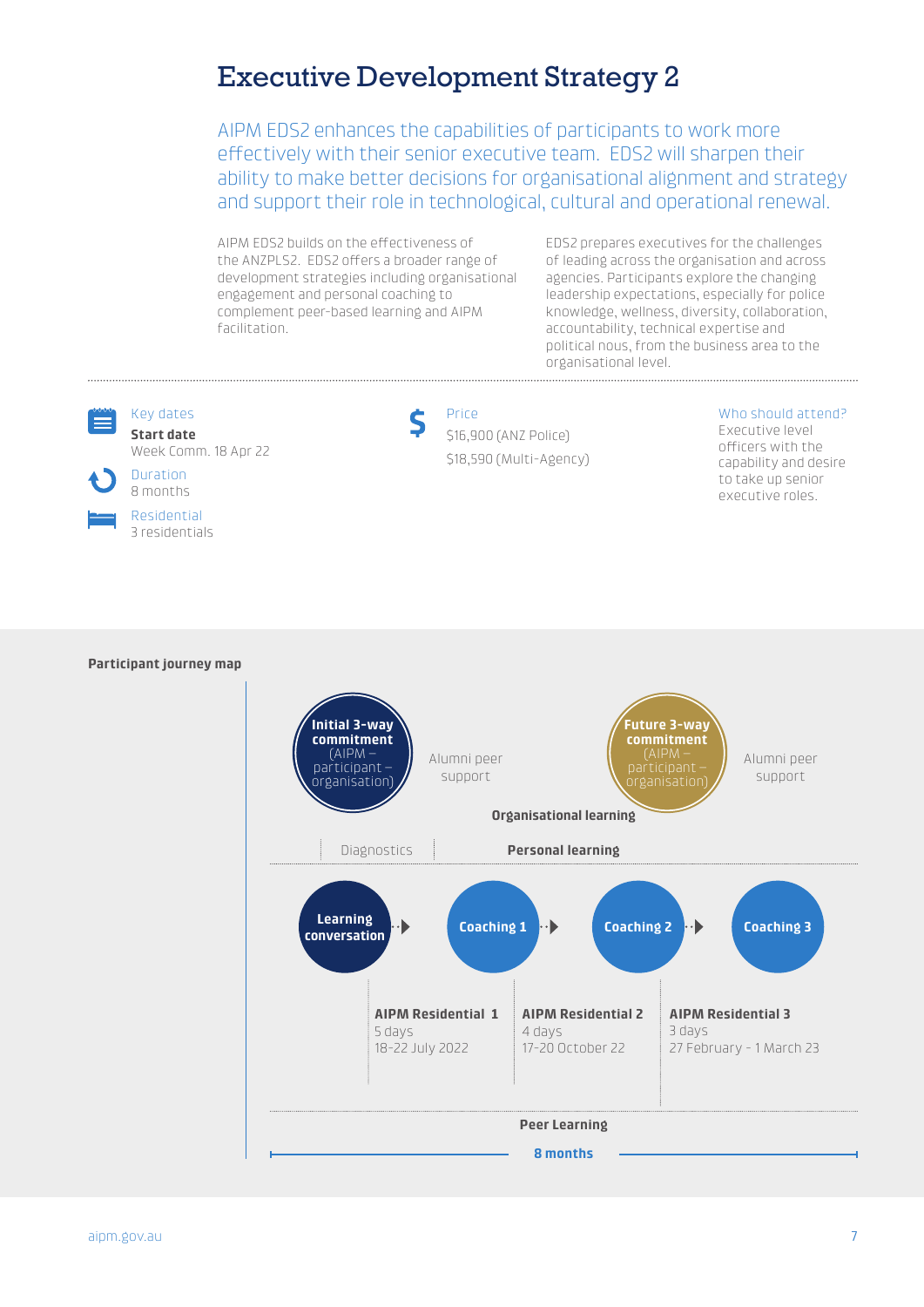# Executive Development Strategy 3

# AIPM EDS3 incorporates a range of engaging and effective researchsupported development approaches for middle level managers in police organisations.

AIPM EDS3 is purposely designed to reflect the diversity and complexity of the modern police organisation in meeting the needs of both high performing and high potential participants.

For many participants, EDS3 will be their introduction to a diversity of leadership development approaches including personal learning through coaching, organisational learning through manager-participant commitments and peer based learning through residential workshops and digital engagement.

EDS3 draws upon peer and organisational perspectives of contemporary policing tensions including policy, operations, executive and team to help participants' identify and take responsibility for their own leadership and learning journey.

Duration 4+ months

Residential 5 days at the AIPM



Who should attend?

Middle managers seeking to fully realise their potential and/or achieve better performance.

### **Participant journey map**



#### **EDS3 - 1** Start W/C 30 May 22 Residential 25-29 Jul 22

**EDS3 - 2** Start W/C 11 Jul 22 Residential 5-9 Sep 22

**EDS3 - 3** Start W/C 5 Sep 22 Residential 31 Oct - 4 Nov 22

**EDS3 - 4** Start W/C 12 Dec 22 Residential 20-24 Feb 23

**EDS3 - 5** Start W/C 16 Jan 23 Residential 13-17 Mar 23

**EDS3 - 6**

Start W/C 13 Mar 23 Residential 8-12 May 23

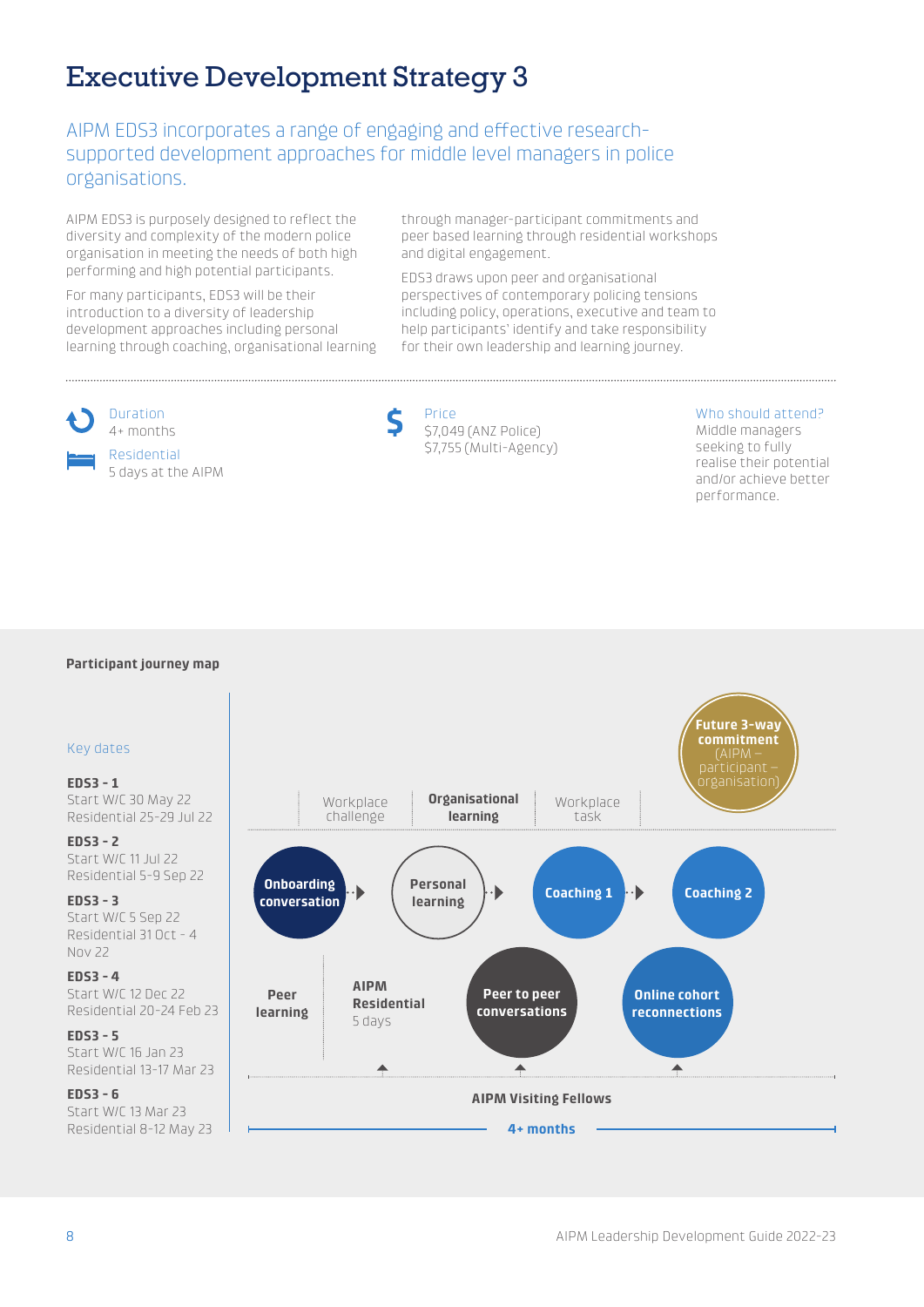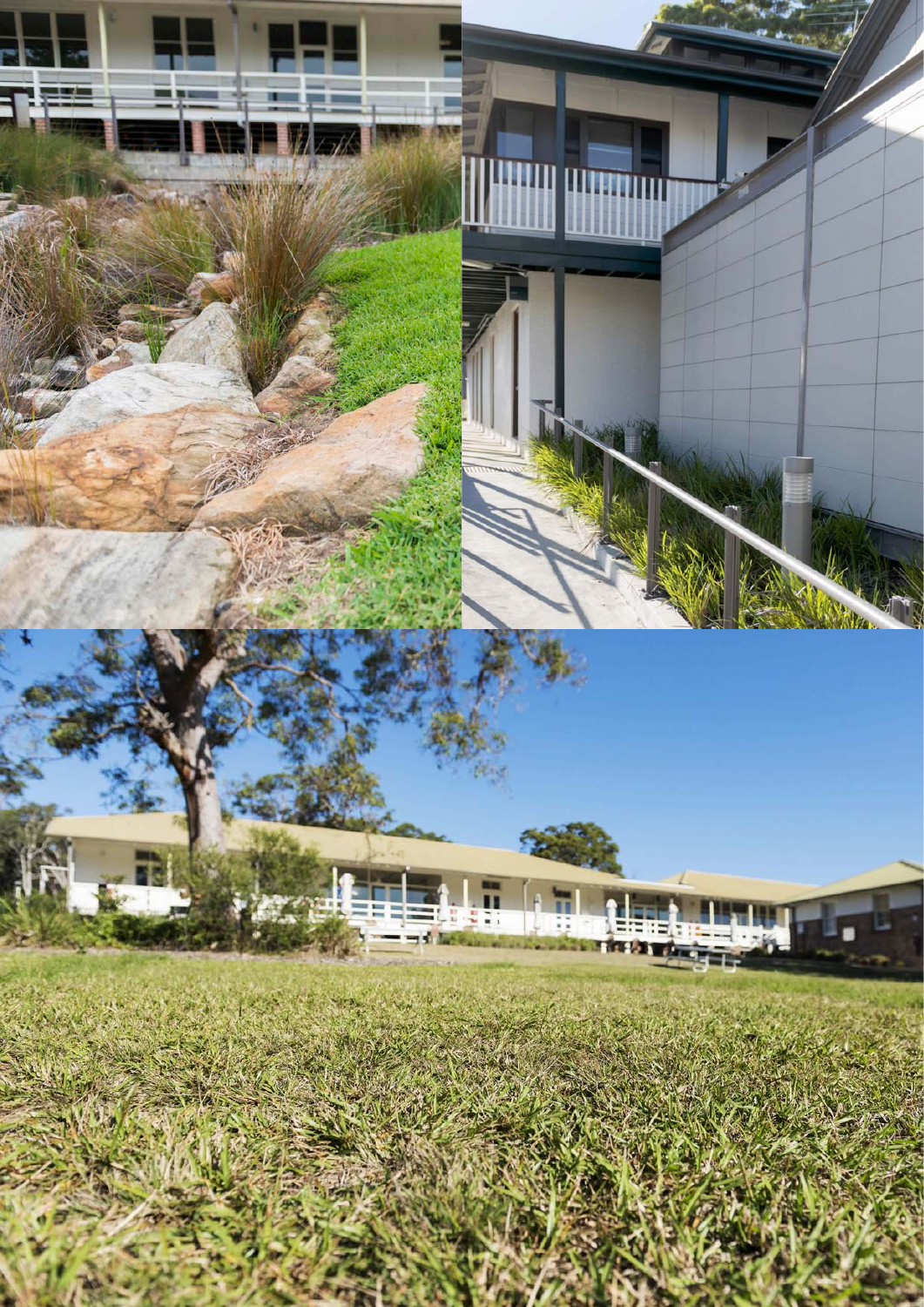# Graduate Diploma of Executive Leadership (Policing and Emergency Services)

The AIPM Graduate Diploma is a personal and organisational commitment to education and leadership development. The length and depth of study required for success demonstrates commitment, resilience and intellectual agility.

Leadership development through academic study builds a leader's maturing capability for high levels of critical thought and enables them to be a more discerning user of research. The AIPM Graduate Diploma focusses on the role of executives in organisational leadership.

Recent design changes to the residential session shift the focus from individual completion to group based collective achievement. The residential session actively nurtures a diversity of leadership thinking and innovation in practice for achieving better organisational outcomes.

Duration 11 months Residential Duration 2 weeks at the AIPM

Price **ANZ Police** \$13,000 **Multi-Agency** \$14,300

### Who should attend?

To be eligible participants must have completed the AIPM Graduate Certificate or equivalent to progress to the successful completion of distance and residential academic learning.

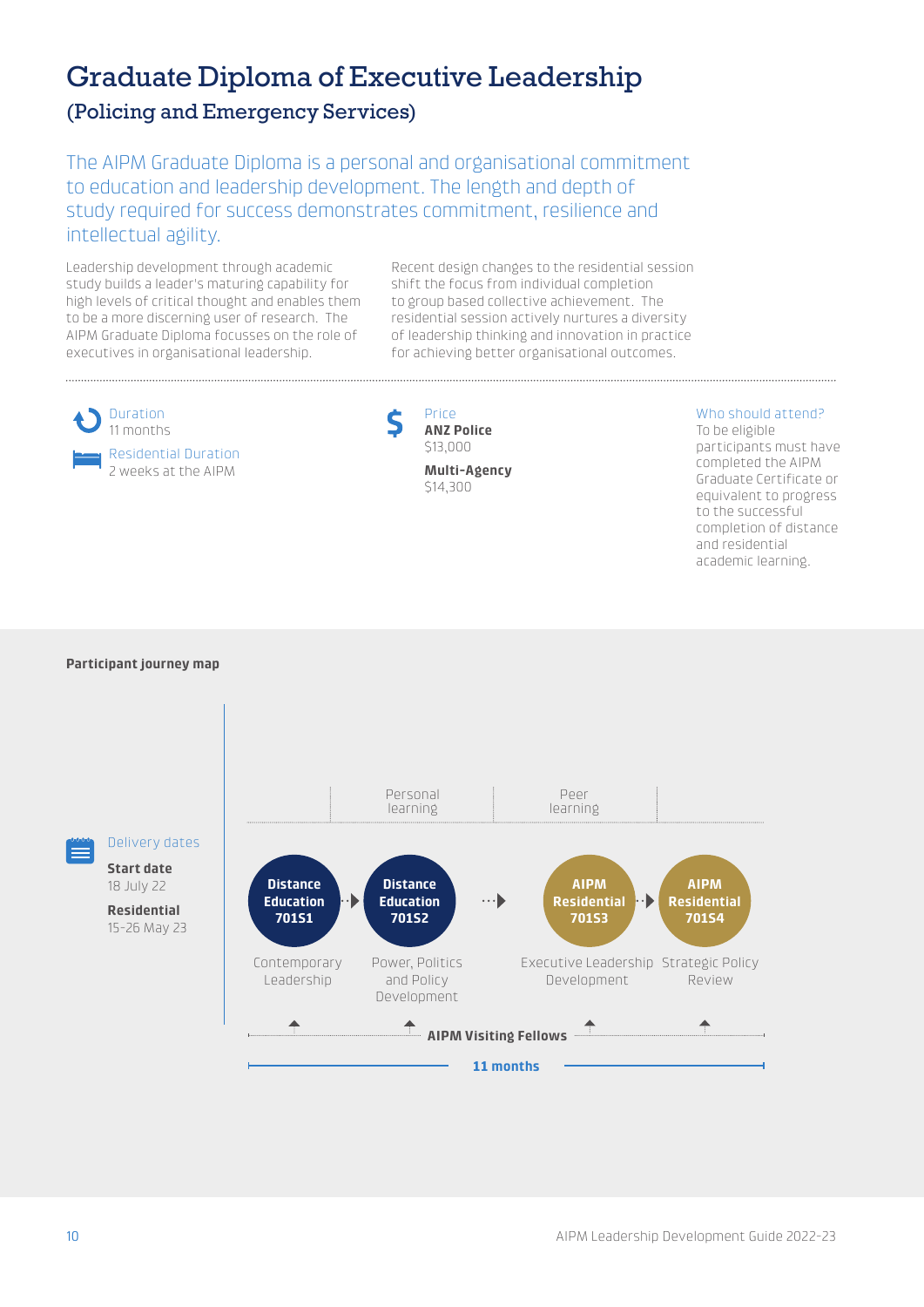# Graduate Certificate in Applied Management (Policing and Emergency Services)

The AIPM Graduate Certificate has been a watershed moment in the professional and personal lives of many public safety leaders for almost two decades. In a refreshed and realigned delivery, the AIPM Graduate Certificate continues to be a highly impactful development opportunity.

The Graduate Certificate is a six month personal and organisational commitment to education and leadership development. Distance education builds deep personal resilience. During this long journey participants are supported by the AIPM visiting fellows.

Organisational leadership is the key focus of the education with codified knowledge and personal experience underpinning the practice of academic research, argument and writing skills - all being highly regarded skills for effective leadership.

Duration

6 months with residential 10 months online

Residential Duration 2 weeks at the AIPM

Price **Residential** \$11,150 (ANZ Police) \$12,265 (Multi-Agency)

**Online** \$6,550 (ANZ Police) \$7,205 (Multi-Agency)

**Note:** Prices based on RPL for 601-S4

## Who should attend? Open to those who aspire to build

their professional knowledge and leadership through academic study.

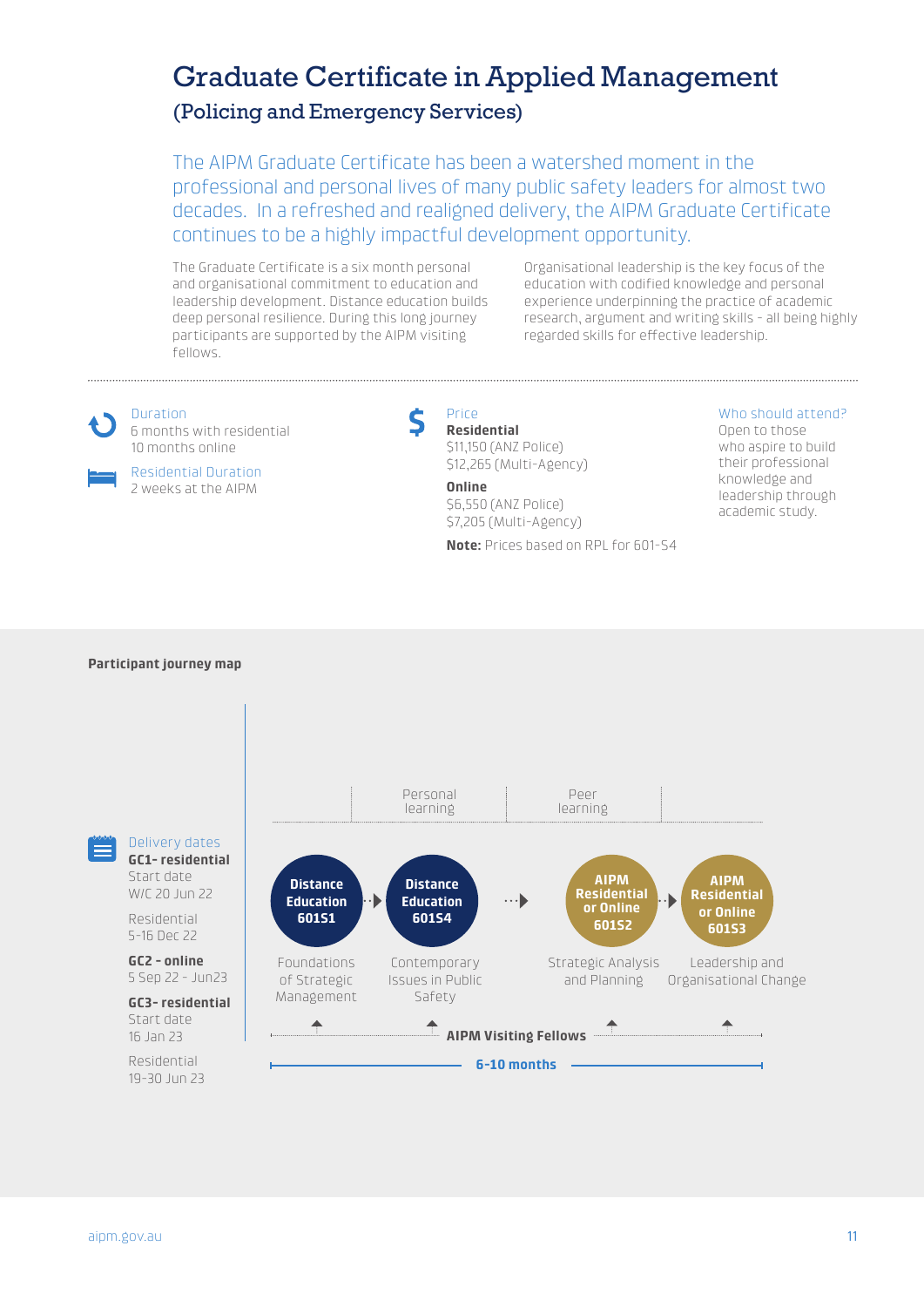# Balance: Leading for Inclusion

# AIPM Balance enhances the skills and knowledge of women in public safety, building their influence and responsibility to support better organisational performance.

AIPM Balance has been a foundational development and professional networking opportunity since its inception in 2015.

Drawing upon the key successful elements of Balance – effective development, professional networking and real time workplace application, AIPM Balance is now offered in two formats, as a one week residential or the flexibility with the an online delivery option.

AIPM Balance builds a layered learning approach, moving from self-paced learning into the one week residential or hosted online intensive where learning occurs in the large networked cohort, within small syndicate cohorts and with the program delivery team.

### Duration 10 weeks



\$4,750 (ANZ Police) \$5,225 (Multi-Agency)

**Online** \$3,000 (ANZ Police) \$3,300 (Multi-Agency)

### Who should attend?

Women in leadership roles seeking to develop their own leadership approach.

### **Participant journey map**



**AIPM Delivery Team - Mentors, Visiting Fellows, Subject Matter Experts, Senior Officers and Guest Speakers**

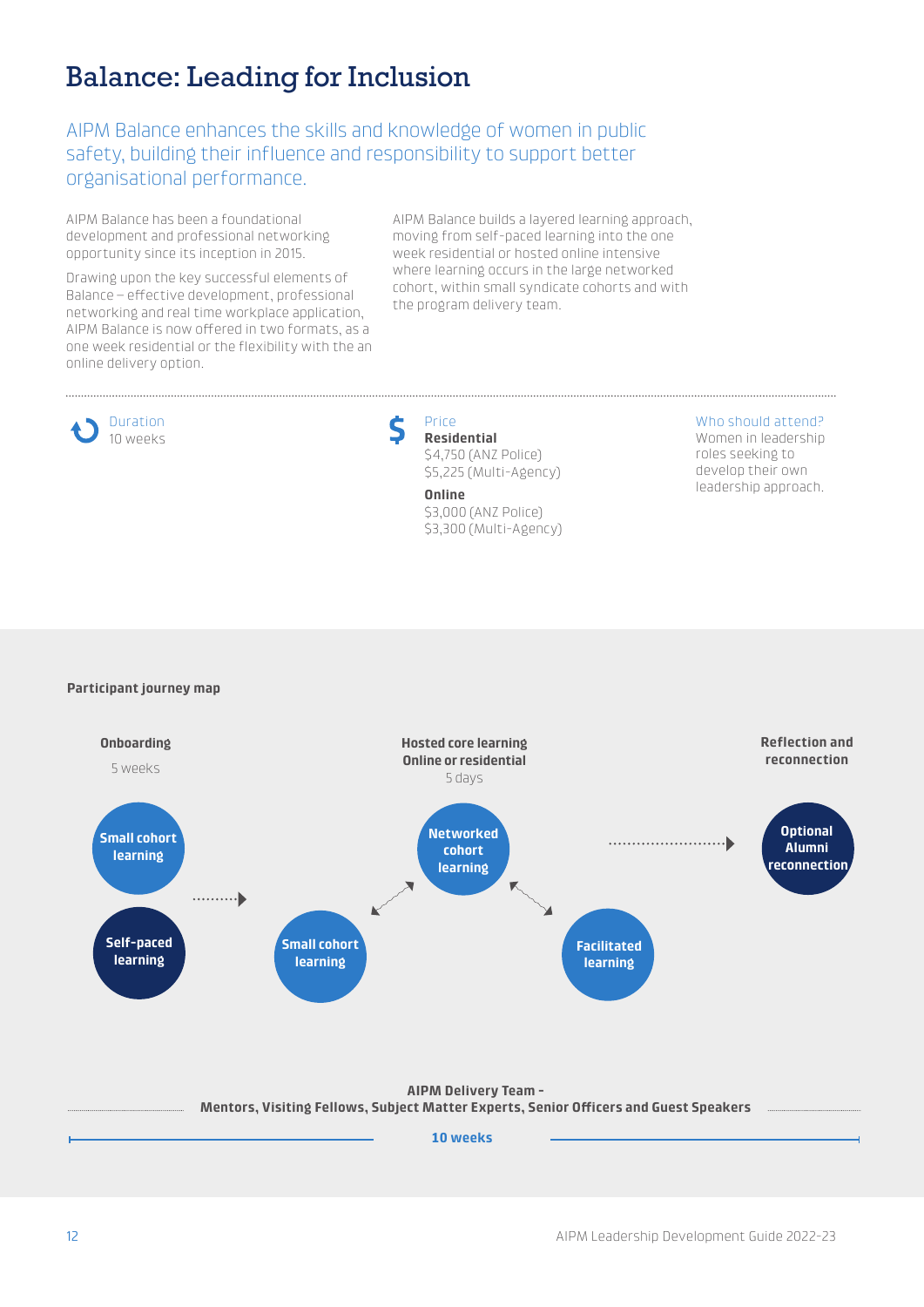



### Delivery dates

Balance 1 - Residential **Start date** WC 12 Sep 22

**Residential** 20-25 Nov 22

#### Balance 2 - Online

**Start date** 12 Dec 22

**Hosted online learning** 6-10 Mar 23 8.30am - 2.30pm

#### Balance 3 - Residential

**Start date** WC 20 Feb 23

**Residential** 30 Apr - 5 May 23

#### **Program Design**

The program is designed in three parts:

Self-paced learning – individual participants are introduced to a number of key Balance concepts with a specific focus on real time workplace application and reflective learning.

Residential or hosted online intensive – individuals and syndicate come together for a week (five consecutive days) of collective learning. Moving between different layers of personal, professional, syndicate and cohort learning, participants are introduced to, and experiment with, many of the core learning concepts within the Balance program.

Reflection and reconnection – participants have the opportunity to reconnect and share their learning experience within the large networked cohort and the small syndicate cohorts.

#### **Program Delivery Team**

AIPM Balance is managed by the AIPM delivery team, supported by a professional cohort of mentors, many of whom are graduates of previous Balance programs. It will be supported by subject matter experts in gender, diversity and leadership.

AIPM Balance will also seek access to notable female public leaders.

#### **Learning Environment**

AIPM Balance Online is designed as an immersive learning experience. Participants will need time and space away from their normal working environment during the one week hosted online intensive and the one day cohort reconnection. To be successful participants will need to be fully committed and present in support of individual and collective learning.

#### **Technology Requirements**

Participants will need to access the Intensive and Reconnection sessions with camera and microphone capabilities using the platforms Zoom and Teams.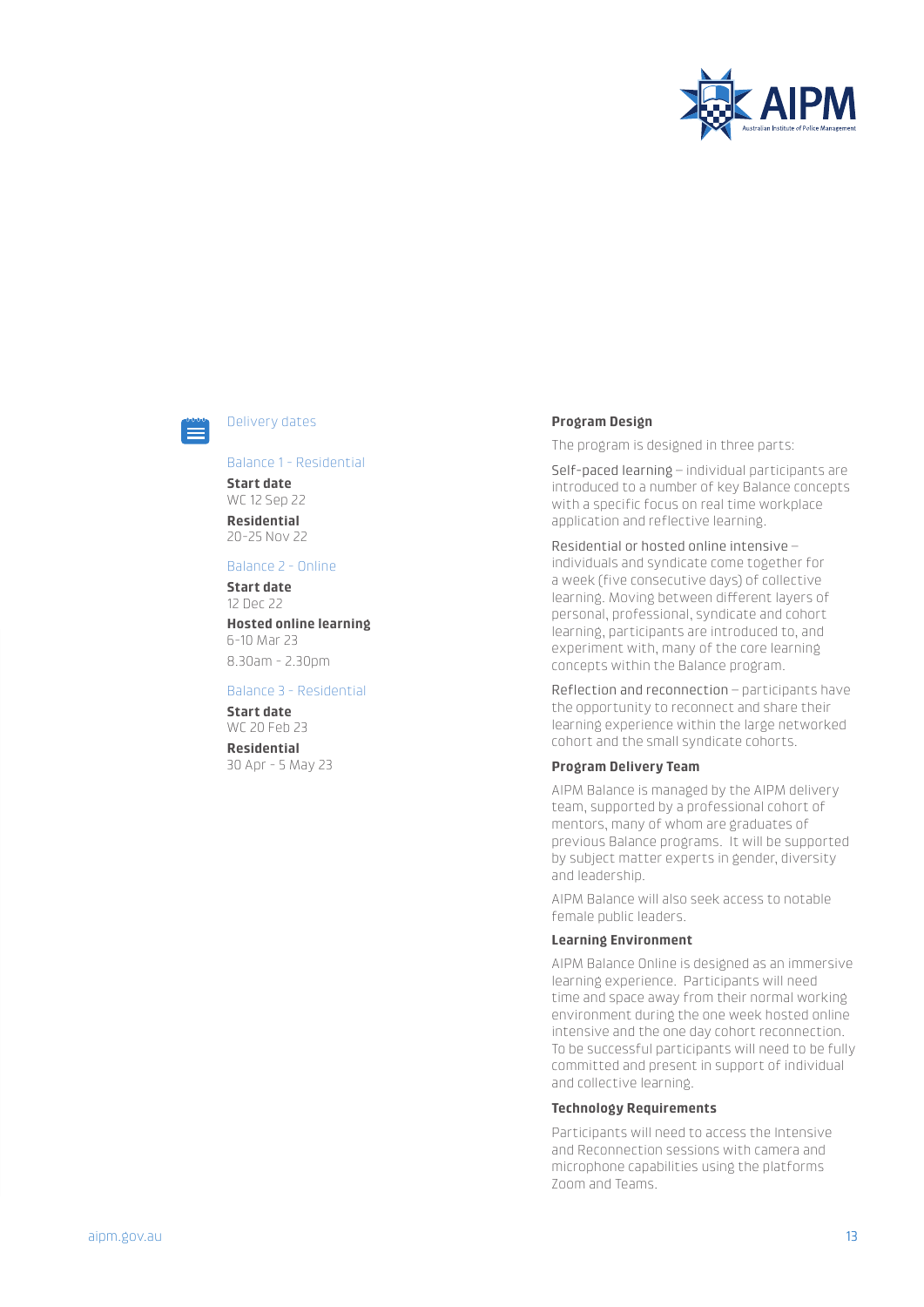# Frontline: Leading for Performance

# Frontline: Leading for Performance is a foundational development opportunity for building effective leadership practices and personal growth for team leaders and operational supervisors.

Better organisational performance is supported by frontline leaders capable of deploying a range of effective leadership approaches to meet the challenges posed by an increasingly complex operational environment and an increasingly diverse community and workforce.

Frontline: Leading for Performance explores leadership from the perspective of complexity

and diversity, with a focus on encouraging individual capability and desire for continual growth and learning.

Frontline: Leading for Performance builds skills for better assessing and responding to complex operational, procedural and cultural change issues.



Duration 5 days at the AIPM



### Who should attend?

Team leaders or leaders in supervisory roles interested in learning more about leadership.

#### **Participant journey map**



**Frontline 1** Start date WC 4 Oct 22

Residential 14-18 Nov 22

**Frontline 2** Start date WC 23 Jan 23

Residential 6-10 March 23

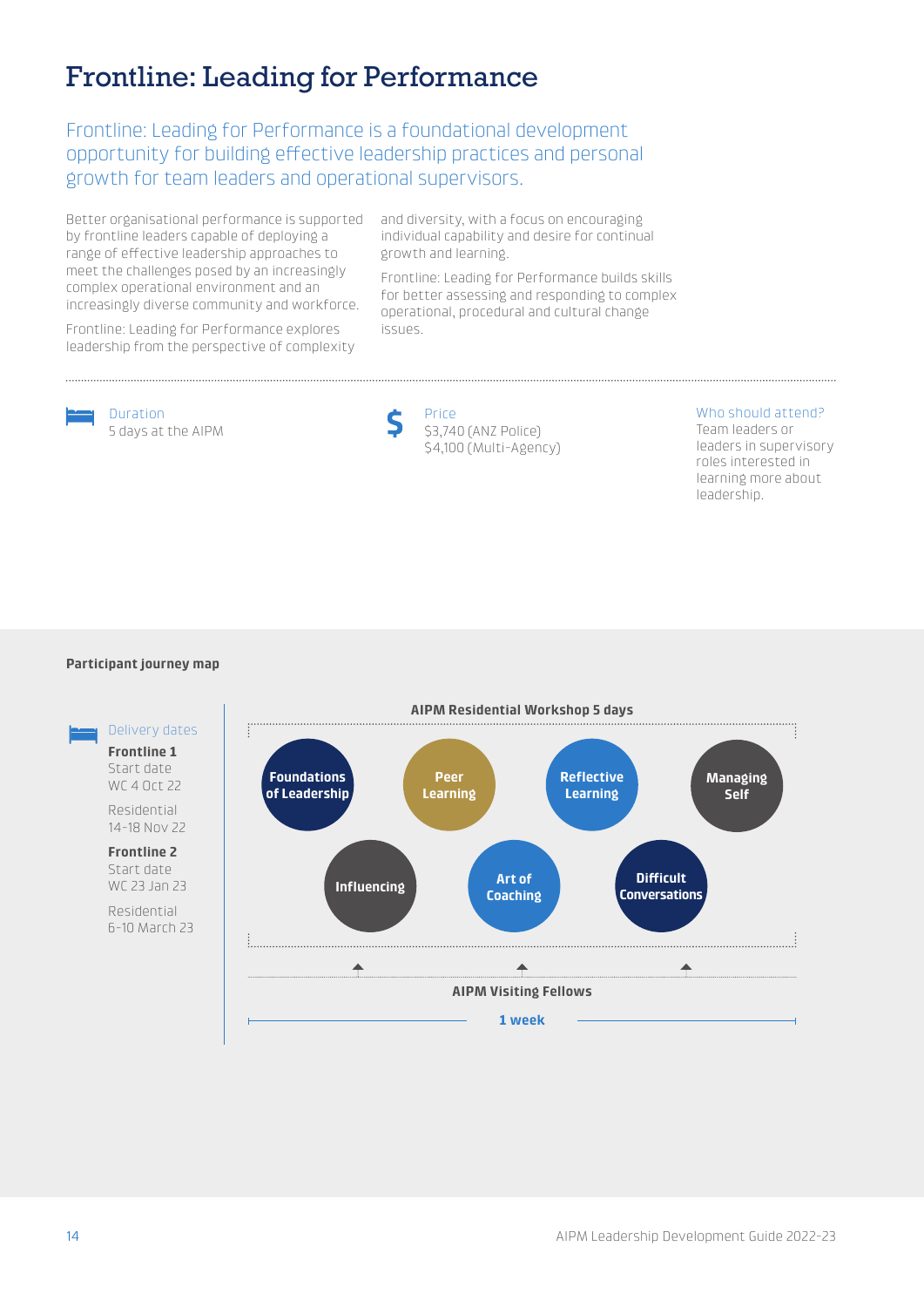# Facilitate: Leading for Learning

Facilitate: Leading for Learning is a foundational development opportunity for enhancing skills for individual and organisational learning and building collective responses to current and emerging challenges.

Effective learning organisations are quicker in assessing challenges, creating opportunities and overcoming setbacks. Central to the growth of learning organisations is the role of leaders in facilitating and creating meaningful conversations which encourage collective engagement, listening and learning.

Facilitate: Leading for Learning is designed for leaders who inspire others to learn their way through unknown and unusual complex environments, for those keen to inspire a new cadre of recruits to rethink their expectations of policing and for executives keen to encourage the re-imagination of policing to find new ways to create better public safety.

Duration 2 days at the AIPM

S

Price \$1,630 (ANZ Police) \$1,790 (Multi-Agency) Who should attend? Leaders from all levels interested in developing new skills for modern police organisations.